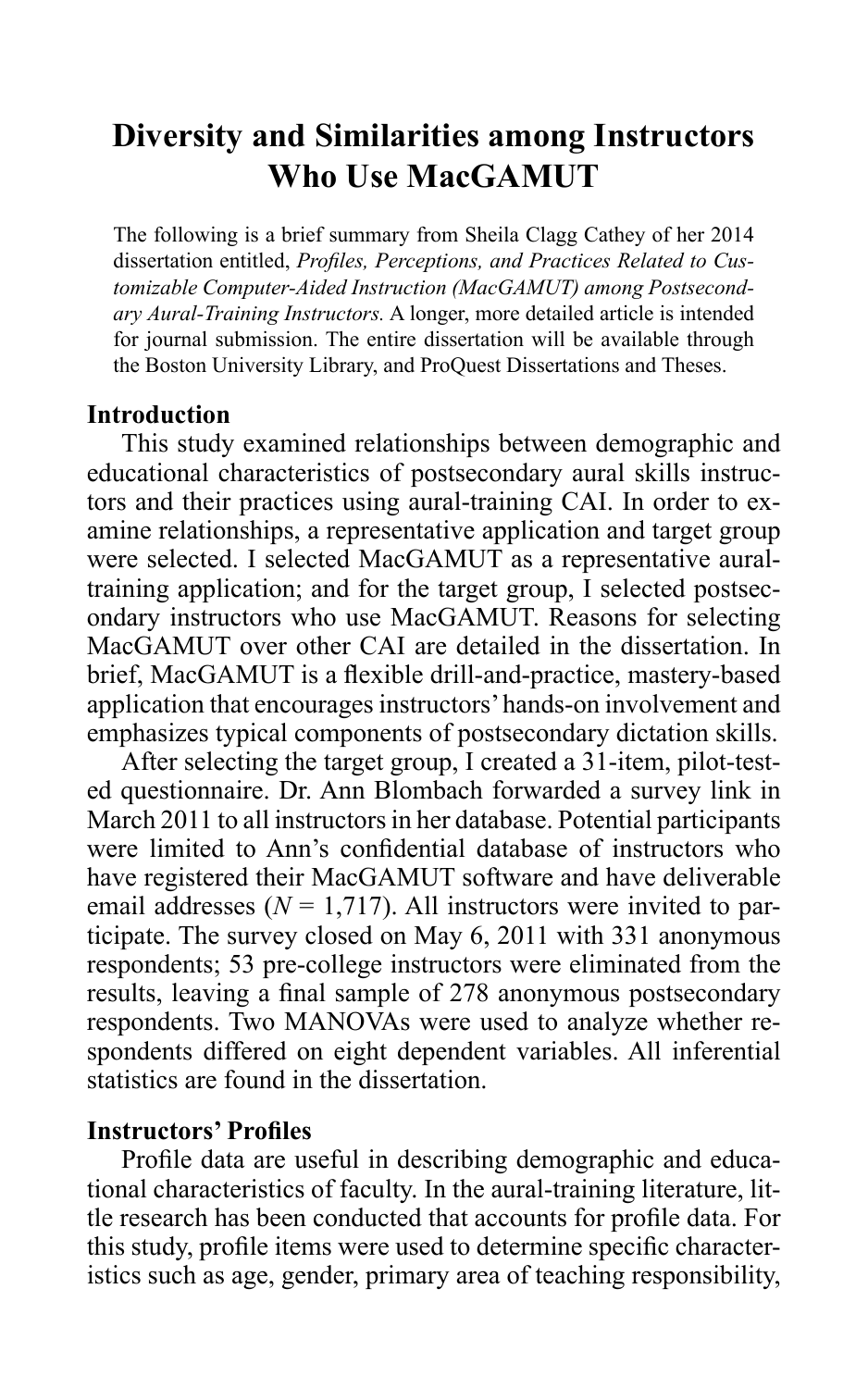educational backgrounds, years of experience in teaching aural skills, primary instrument, CAI experience with other applications, years of experience in using MacGAMUT, position or rank, and the type of institution where instructors use CAI (MacGAM-UT). The following will summarize key characteristics of the respondents.

Although I am unaware of any anonymous instructors' names, MacGAMUT is used at institutions in 22 countries.<sup>1</sup> Like the diversity found among numerous locales where MacGAMUT is used, the respondents in this survey also represented a diverse group. Profiles revealed that the respondents were diverse in age, rank, and years of teaching experience, with a fairly balanced number of males and females. Overall, these instructors are welleducated with the majority having doctorates (59.85%), which is significantly higher  $(p = .05)$  than the percentage (45.04%) of music theory/aural skills instructors in the 2011 College Music Society (CMS) Directory. Associate professors and professors were the most frequently-identified ranks, suggesting the inclusion of veteran instructors. The most frequent respondents were ages 30 to 34 years old, but the ages ranged from 22-year-old graduate assistants to a 77-year-old professor emeritus, implying that Mac-GAMUT is used among all career age groups (mean = 43.8). Instructors' teaching experience and years of experience in using MacGAMUT also varied widely, with an average of almost 11 years of teaching experience, and nearly 5 years of experience in using MacGAMUT.

#### **Instructors' Practices**

Survey questions related to instructors' practices focused on current use of MacGAMUT; importance of MacGAMUT's modes; how assignments are made, required, and impact overall grade; ways MacGAMUT is customized to fit pedagogical needs; and most frequently-used textbooks coordinated with MacGAM-UT. For the purpose of this Newsletter, I will summarize a few of the key ways that instructors use MacGAMUT. This narrative will be limited to basic uses of Presets, Libraries, Set Params, and

<sup>1</sup> MacGAMUT is used at institutions in Australia, Belgium, Brazil, Canada, China, Finland, France, Israel, Italy, Korea, Mexico, Nepal, Netherlands, New Zealand, Norway, Philippines, Slovenia, Sweden, Taiwan, Turkey, United Kingdom, and the United States (Blombach, 2010).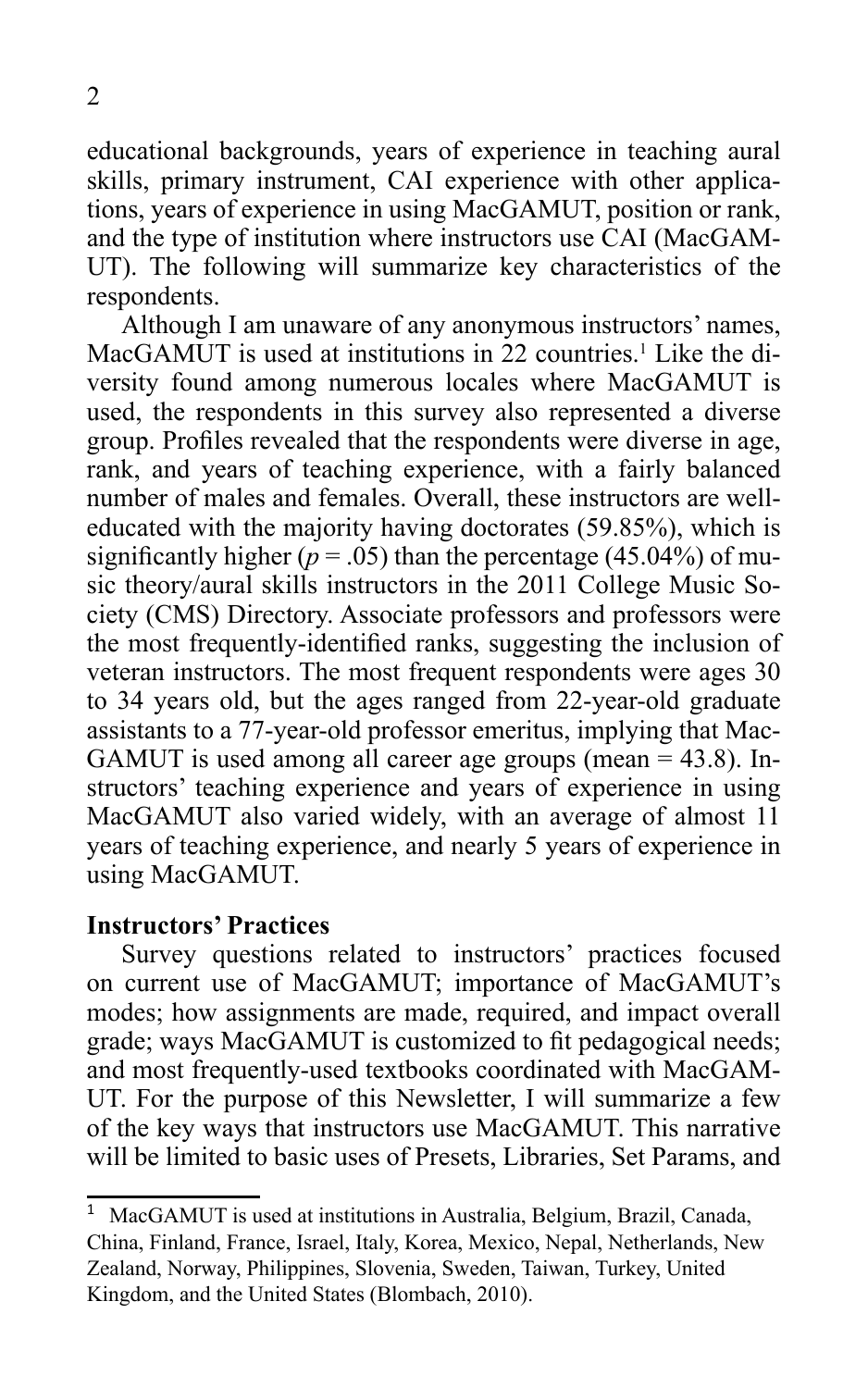checking students' statistics. It will conclude with the importance of longevity in using MacGAMUT.

Although it is unknown which versions of MacGAMUT respondents were using, MacGAMUT 6.1 was the latest version available at the time of the survey. MacGAMUT 6.1 comes with the Original Presets and Libraries pre-loaded as the default settings. Presets included on the MacGAMUT 6.1 Instructor Disk are: *Original Presets MG6.mgp, Much Easier Presets MG6.mgp, Much Harder Presets MG6.mgp,* and *Prep Presets MG6.mgp.* Overall, instructors make MacGAMUT's Presets easier rather than harder. MacGAMUT also contains Presets and Libraries for three textbooks: Phillips, Clendinning, and Marvin's (2005) *The Musician's Guide*; Kostka and Payne's (2009) *Tonal Harmony*; and Damschroder's (2005) *Listen and Sing*, which was added in 2013. Although instructors have several library files from which to choose, a strong majority of the respondents use MacGAMUT's Original Presets and Libraries. The next most frequent responses were "my own libraries," MacGAMUT's Prep Presets and Libraries, and "libraries common to my department."

Instructors can modify any of the parameter or level settings in a presets file using a program in MacGAMUT, called Set Params. While there are many ways to change default settings, the most common are: (1) increasing the number of hearings before the first answer check, (2) allowing students to choose any tempo, (3) choice of levels that students are required to complete, and (4) order of levels that students are required to complete. Overall, 75.58% do not create new levels, while only 24.42% create new levels in any component. Because most respondents do not create new levels in MacGAMUT, this implies satisfaction with the already designed levels.

MacGAMUT and its predecessor—GAMUT—have always had extensive student statistics, flexibility for instructor usage, flexibility for student usage (practice, review, help), masterybased learning for aural training, and intelligent response judging and question preparation (Blombach, 1980, 1986; Blombach & Murphy, 1981a). Checking students' statistics is still one of the most important features to instructors. In fact, survey respondents indicated that checking students' statistics on a regular basis is their top pedagogical practice with MacGAMUT.

I will briefly address how experienced MacGAMUT users